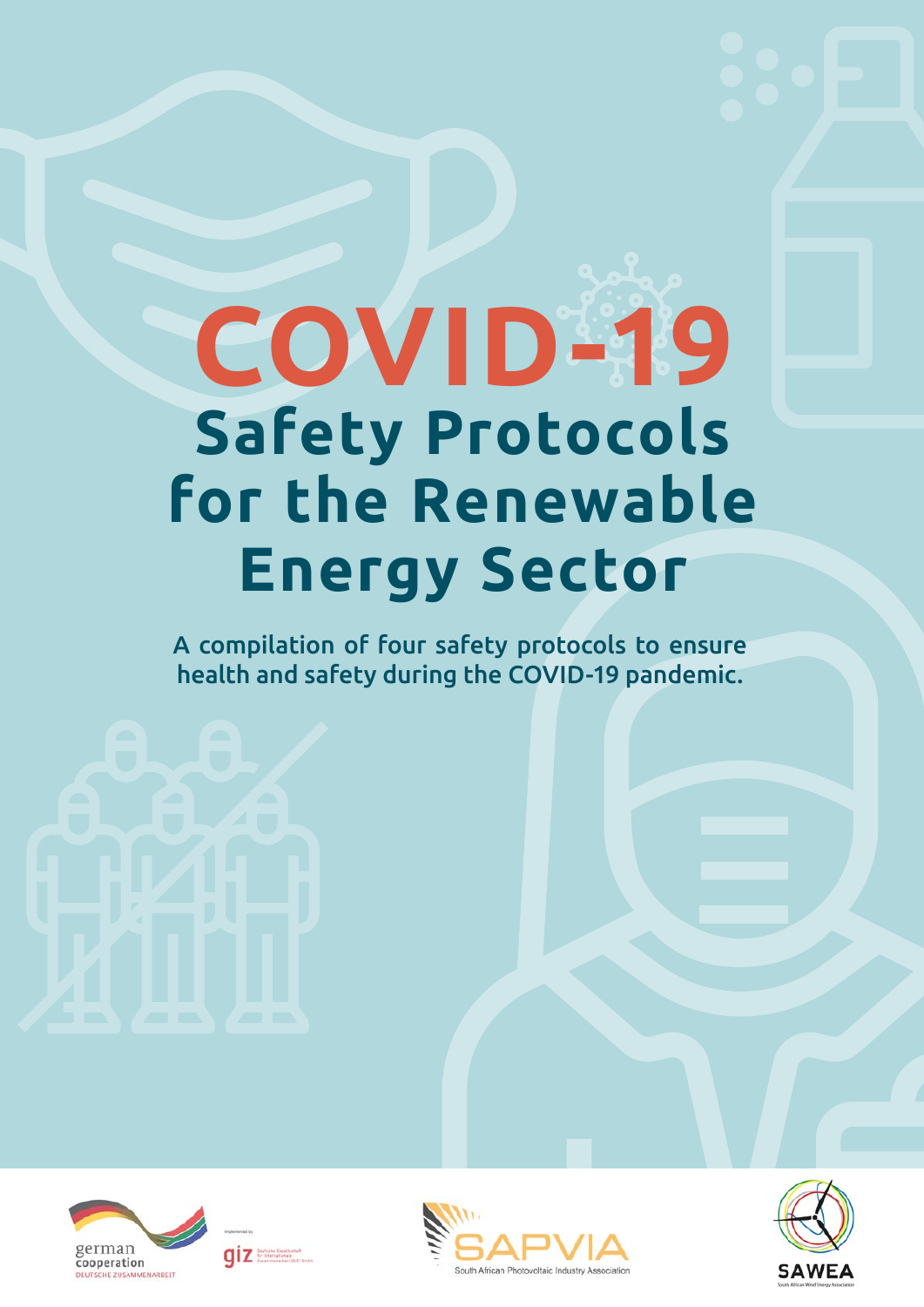#### **SAPVIA would like to thank the following people for their contributions towards putting these protocols together:**

#### **Authors:**

Niveshen Govender DeVilliers Botha Viren Gosai Chris Bellingham Ntombifuthi Ntuli Mamosa May Mark Tanton

#### **Editing by:**

Nokwanda Nzimande and Sayuri Chetty

#### **Graphic Designers by:**

The Creative Energy Consortium

#### **Disclaimer:**

*At the time of development, South Africa was under lockdown level-4. Please note that the protocols are guidelines, and are not considered regulations. In general, the following precautions should always be adhered to.*

#### **All personnel:**

All personnel should be trained on COVID-19 preventative measures including:

- ° Wear a well-fitting mask that covers your mouth and nose, and avoid touching eyes, nose and mouth. Practice respiratory hygiene (cover mouth & nose when coughing / sneezing);
- ° Cleaning of hands frequently with an alcohol-based hand rub or washing with soap and water.
- ° Maintaining social distance of at least 1.5m;
- ° use sanitizer in all strategic locations on site, practice respiratory hygiene (cover mouth & nose when coughing / sneezing);
- ° Open doors with the back of hands rather than using your fingers / palm where possible. Wear disposable gloves if work requires regular hand contact with objects (disposable gloves to be disposed of in bagged bins;
- ° Avoid all forms of contact greetings;
- ° Employees should stay at home should they show any symptoms of illness.

#### **All offices/sites:**

- Conduct non-contact-based screening on sites;
- Place hand sanitisers or washing stations at strategic locations at offices and on-site;
- Implement a more frequent cleaning regime focusing on frequently touched surfaces (door handles, lift buttons, handrails etc.);
- Supply appropriate PPE to all workers on site and conduct a COVID-19 safety protocol induction for every person on site to ensure adherence to protocols;
- Ensure workspaces allow 1.5m distance to be maintained, and avoid physical meetings as far as possible.





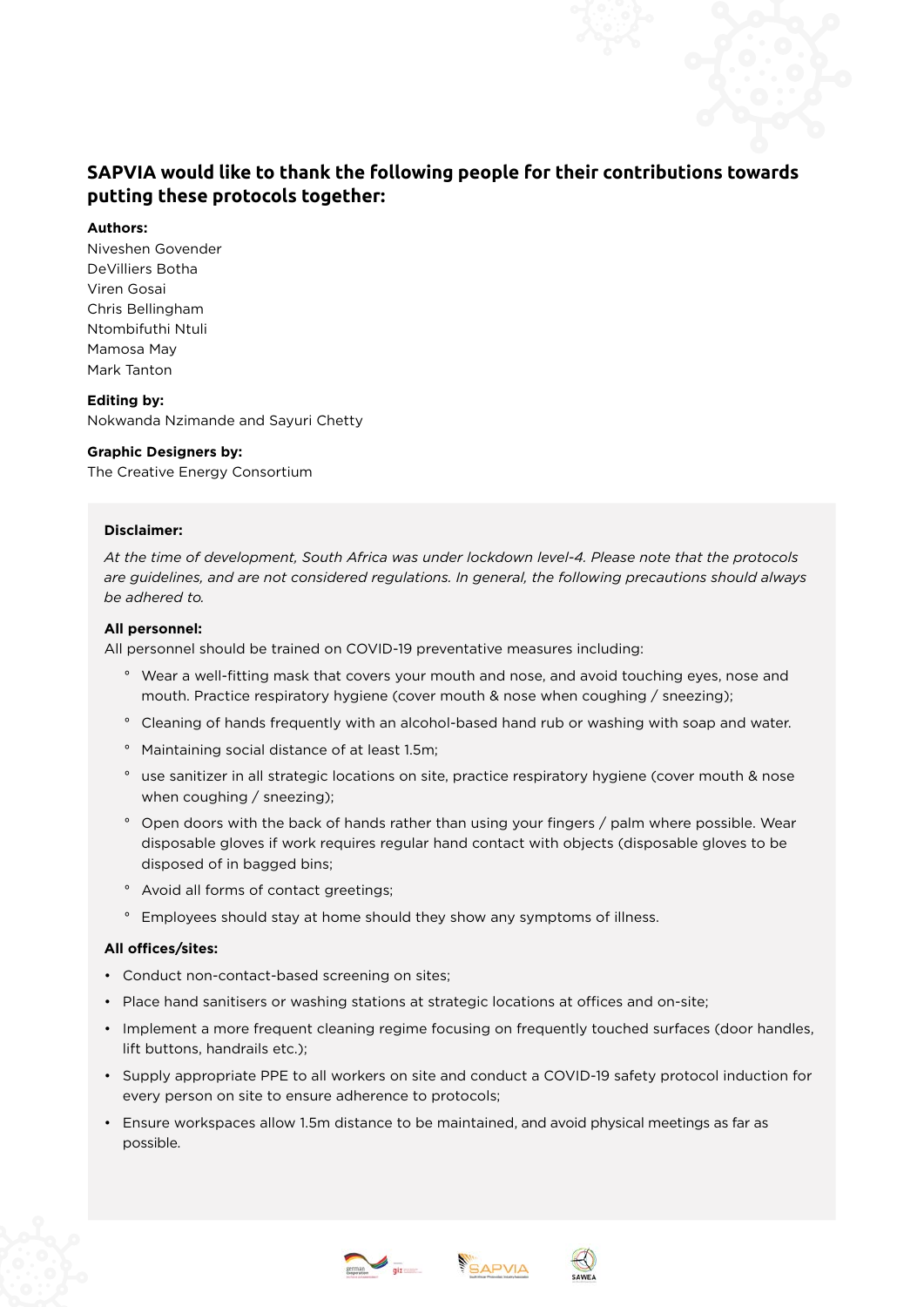## Large Scale Renewable Energy Plant Operation **COVID-19 PROTOCOL 1:**

**Access to/from site (all contractors and visitors)**

#### **Responsibility**



Employer



Owner



Transport shuttle Personal Vehicle Drivers

#### **1 1 Mitigation plan/Action:**

- **• Important Notice:** No breathalysing shall be carried out during the COVID-19 epidemic.
- **• For Contractors:** All entrants to register at entry, and checked for mandatory PPE and body temperature. Screening questionnaire to be completed and disinfectant applied.
- **• For all security staff:** provide compliant PPE training and safety procedures.
- **• For Visitors:** Visitors to fill out questionnaire to measure their risk. The information on the questionnaire should ideally be uploaded to an app by the security which will inform them if they are to grant access or not.
	- ° No non-essential or uninvited visitors allowed in facility.
- **• For Staff:** all personnel on site will adhere to health and safety COVID-19 regulations issued by the government.
	- ° Transport services will adhere to COVID-19 regulations issued by the government.
	- ° Alternatives to public transport will be sought for all employees if possible.
	- ° All rules stipulated by the government must be followed to ensure the hygiene and safety of all.

#### **2**

#### **Risk**

**Non-compliance and shortage of prescribed PPE (hand sanitizers, face marks, etc)**

#### **Responsibility**



Site manager





 $000$ 

Contractor



#### **Mitigation plan/Action:**

- **• Signage:** PPE signs visible to all at main points.
- **• Employee PPE Training:** Employer & contractor to provide and train employees on compliance of PPE.

#### **Non-compliance:**

- Non-compliant employees will be removed from site.
- No work will be scheduled if the PPE is inadequate.





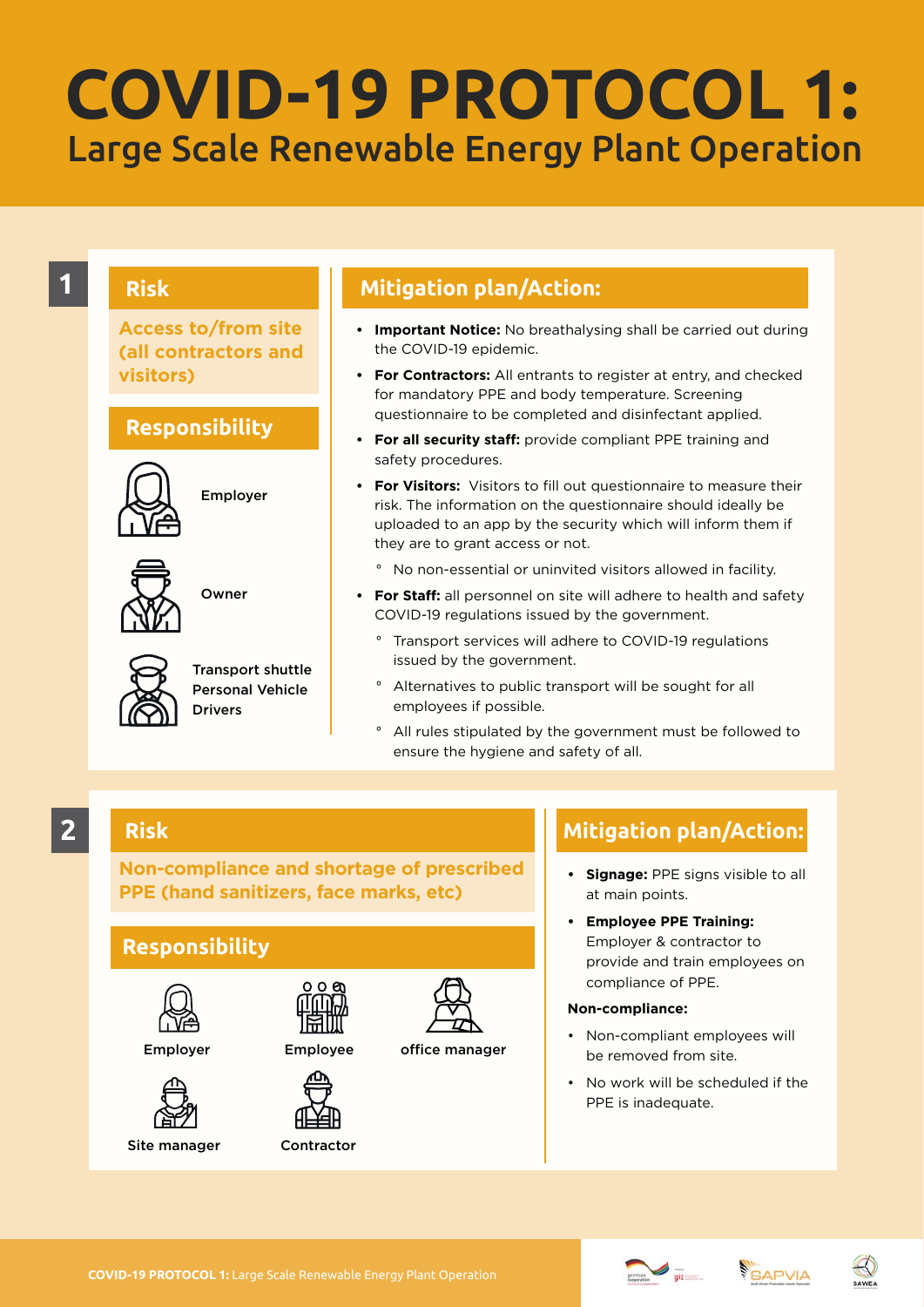#### **Risk**

#### **Activities and hygiene on site**

#### **Responsibility**





Sub contractor



(through government)

#### **3 Mitigation plan/Action:**

#### **Office Employees**

- Essential staff to work in shifts.
- No gatherings in communal site areas (kitchen/ cafeteria, tables where staff have lunch); or ensure staggered break times.

#### **On-Site Employees**

- Only management meetings via online platforms.
- Induction will be carried out in a room that allows (1.5m) apart between occupants.

#### **Awareness and Training:**

• Provide training on new compliant hygiene procedures for cleaning staff including COVID-19 regulations and establish an awareness campaign.

#### **4**

#### **Risk**

#### **Poor ventilation inside wind turbines**

#### **Responsibility**



#### **Mitigation plan/Action:**

- Open all hatches in wind turbine.
- Open back of nacelle (hoist hatch covers) to allow air to flow in.
- No more than 2 people inside the hub.
- Increase ventilation as much as possible where this can be achieved.

#### **5**

#### **Risk**

**Communication breakdown with key stakeholders**

#### **Responsibility**



- Establish a COVID-19 compliant communication protocol and share at strategic points.
- Ensure security have radios and all contractors with 2-way radios.
- Establish WhatsApp groups for all contractor's team leaders.
- Official COVID-19 communication plan will be carried out by the General Manager.







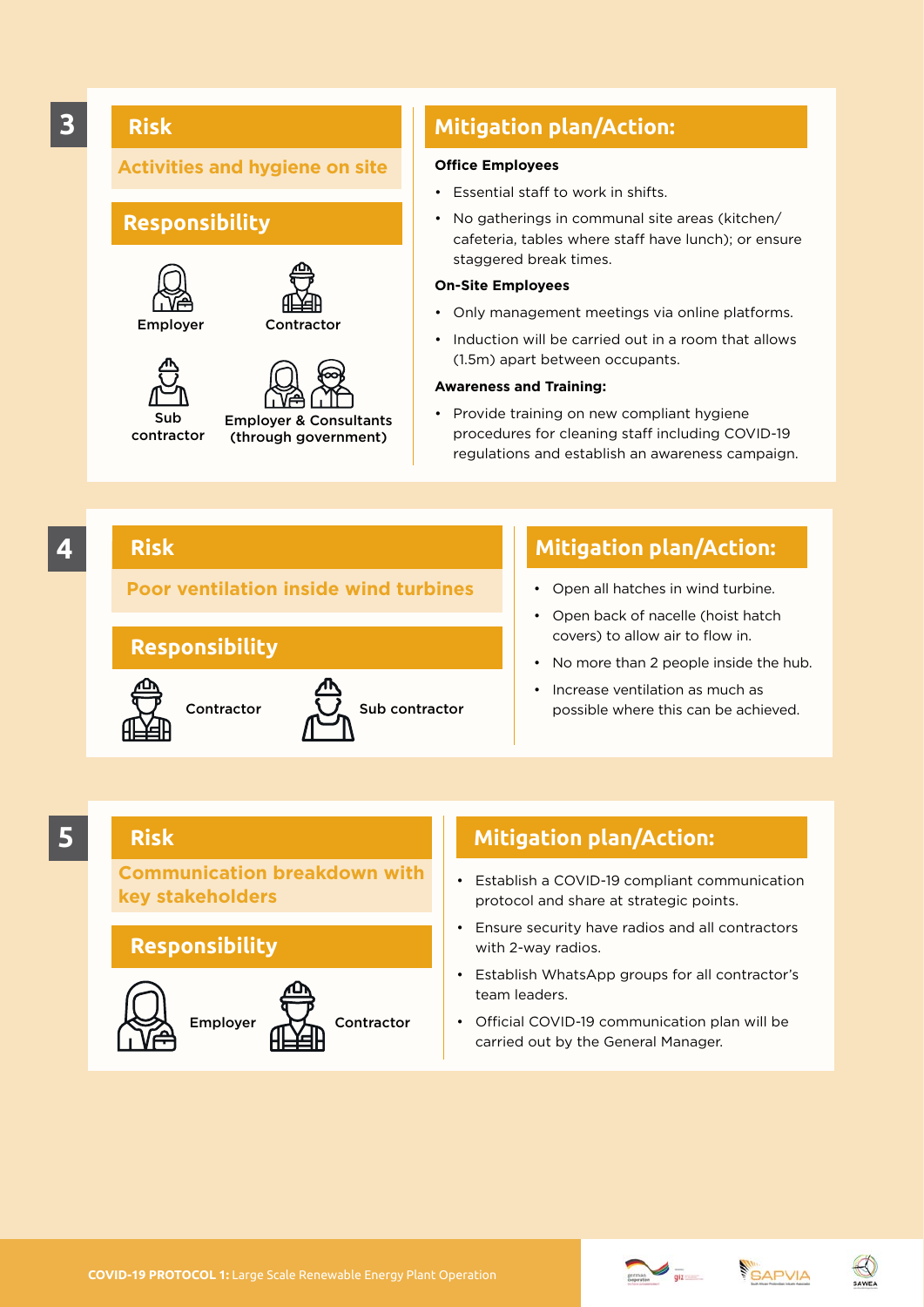#### **COMMERCIAL & SUPPLY CHAIN**



**For Employee:** Employee to report diagnosis to employer. Engage with employee expressing sympathy and support.

**For Employer:** Follow infection protocol per COVID-19 regulations issued by government and ensure payroll and leave consequences to be communicated to employees

**8**

#### **Risk**

**Unavailability of subcontractors/ service providers due to infected person(s)**

Employer Contractor Human Resources

**Site shut down due to COVID-19 case**

Contractor

**Responsibility**

**Responsibility**





#### **Mitigation plan/Action:**

- Ensure contractors have risk mitigation measures in place.
- Where contractual obligations will be impacted, notify affected partied (DEFF, DMRE, NERSA, SBO and system operator etc.) in writing and within time as stipulated in the contracts.

**Supply chain disruptions**

**Risk**

#### **Responsibility**



#### **9 Risk Mitigation plan/Action:**

Plan risk mitigation measures together with subcontractors entailing:

• Increased spares (place orders) of items with long lead time immediately, issue required permits for contractors where restrictions may still be in place, suppliers identified and engaged that will be needed to keep essential operations and maintenance of plant going and screening and disinfectant appliances (Temp reader, Mist Blower) being procured.





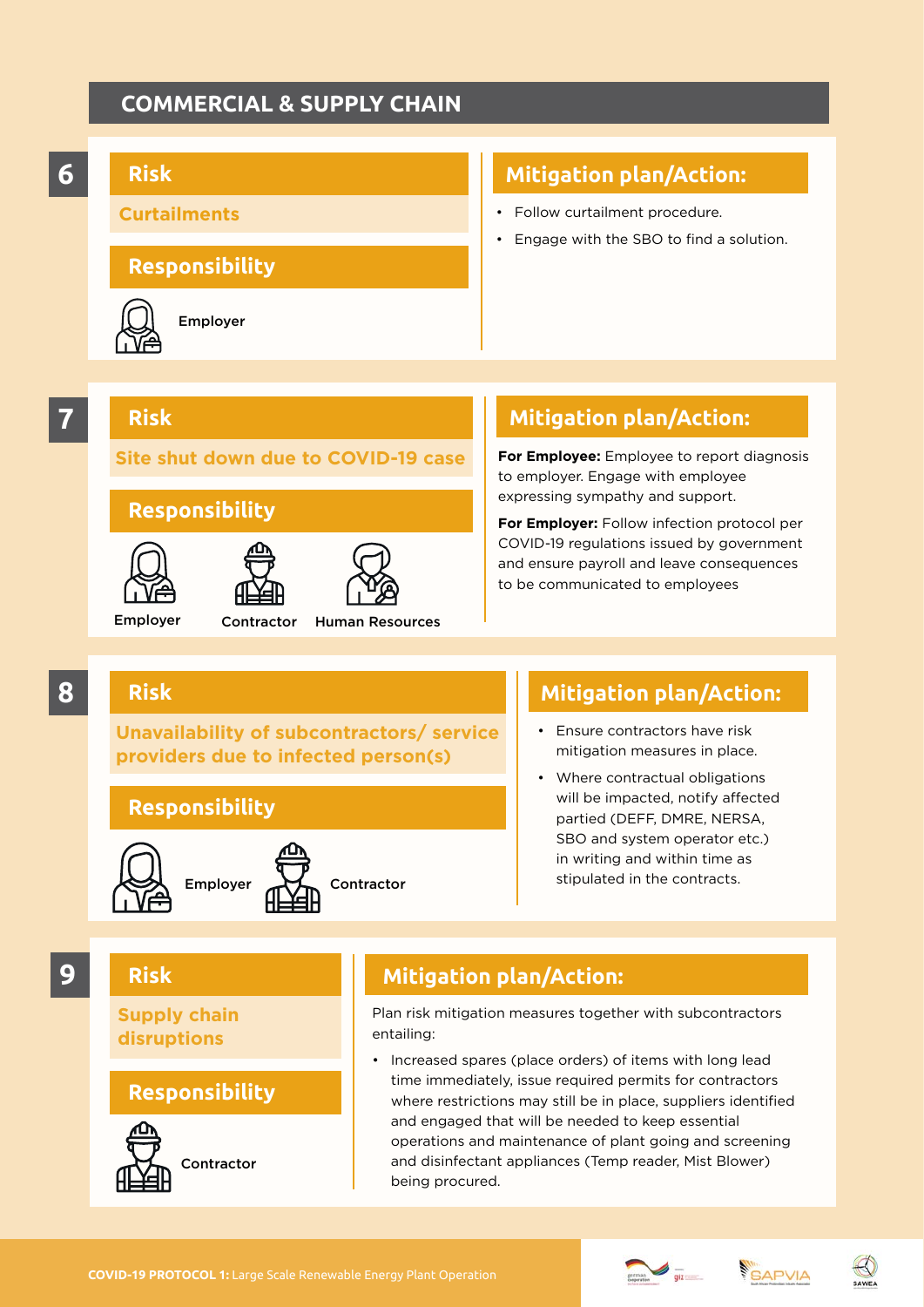## Large Scale Renewable Energy Plants Under Construction **COVID-19 PROTOCOL 2:**

#### **Risk**

**Travel to/from site and travel to site from another province (required to reestablish site operations)**

#### **Responsibility**



#### **1 Mitigation plan/Action:**

- Isolation of 14 days required from personnel who come from areas/ provinces where there are cases of COVID-19. Access to site permitted once tested and declaration form filled out at the main gate.
- Site Manager to ensure to separate task teams during travel and record names of employees traveling together to the project (in one car, plane) to ensure tracking of a contact persons if someone develops COVID-19 symptoms. Standard travel rules apply to Vestas and subcontracting companies' employees.
- A separate register will be kept on site for all personnel coming from other locations that are not Wesley.
- All transportation mediums to have sanitizer and employees and transport to be sanitized before and after picking up employees by the respective drivers **(will be screened by the Safety Officer prior)** and it will be recorded and file for proof.
- Local workers should make use of alternative transport such as bicycles if possible.
- Taxis to follow taxi COVID-19 regulations as per government.
- **• Shifts will be staggered to accommodate the quantity of employees that need to be transported.**
- **• Seating arrangements within transport to comply with lockdown regulations.**

#### **Risk**

**Lack of awareness of COVID-19 risks and protective measures within the workforce**

#### **Responsibility**



## **2 Risk Mitigation plan/Action:**

**For Employees:** All employees to be issued face masks to be used during work (either one per day, or two reusable masks that are used interchangeably and washed in between use). No employee is allowed on site without adequate and relevant PPE. **Employees to follow best practices for hygiene and ways of behaviour in public places, as required by WHO and local regulations.**

#### **Awareness and Training:**

- All employees are required to be trained on the COVID-19 Risk Assessment and attend Awareness Talks of Coronavirus COVID-19 (WHO and DOH websites updates) to be held daily/ weekly basis with the employees to make them aware of all the new developments and updates from the republic.
- On return to work, all employees will be re-inducted on COVID-19 in smaller grounds and an attendance registered will be returned for the same. Posters will be place on site notice boards and vehicles loading personnel for awareness training in vernacular languages.
- Single use PPE should be properly disposed of so that it cannot be re-used again.





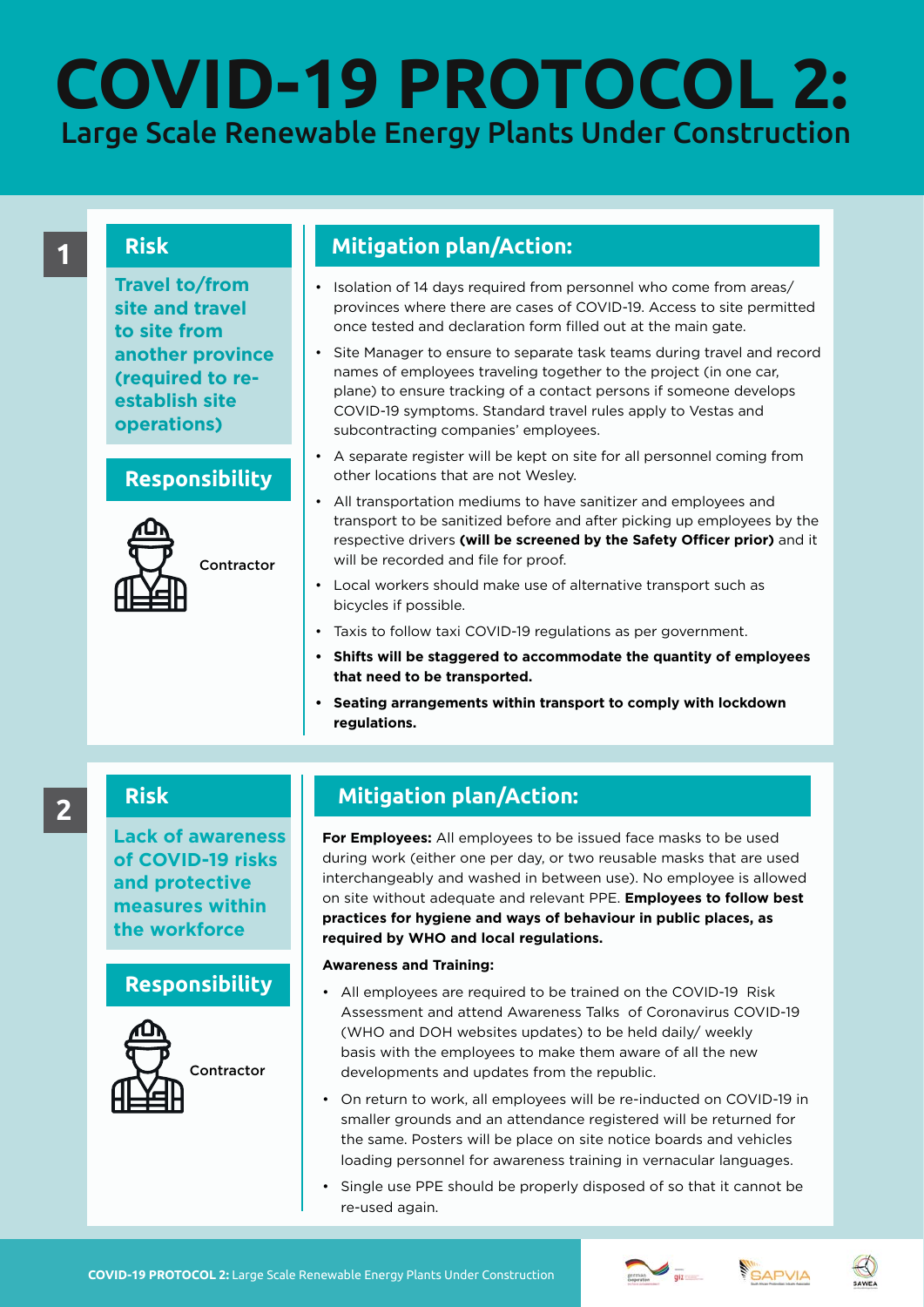#### **Risk**

**Site Deliveries**

#### **Responsibility**



## **3 Risk Mitigation plan/Action:**

During loading, the driver and loaders (who should both wear all mandatory PPE) must maintain social distance, declare if they come across infected personnel and sanitise themselves and materials to ensure the material is not a carrier of the COVID19. Drivers not to take hitchhikers en-route to site. Contractor

#### **Risk**

**Activities and hygiene on Sites**

#### **Responsibility**





employees





third parties

### **3** Risk Mitigation plan/Action:

- Teleconferences or online events should take preference over physical meetings. Meetings or toolbox talks to be scaled down so that fewer people attend. Project level will be held off-site.
- For essential face to face meetings with necessary attendees, all attendees to wear face masks, seating should be 1.5metres apart from each other, take place in open areas (if room doesn't allow seating requirements) and meetings room to be well ventilated.
- Non- essential visitors will not be allowed to site, all visitors coming to site will be subject to approval by the Site Manager and Safety Officer.
- Registration of all personnel with contact details that will be shared with local public health authorities if any participant becomes infected/suspected with the virus. If they will not agree to this, they cannot attend the event or meeting.

#### **Hand Washing**

- Encourage employees through posters and multiple hand wash stations to continue with the washing of hands before eating and after every toilet visit.
- Sanitizers hand rub dispensers and hand wash sanitisers must be in prominent places on site and will be regularly refilled. Site camp to have designated bins for hand towels that will be regularly removed and disposed.

#### **Toilet Facilities**

- Limit crowding in the bathroom area, wash hands before and after using the facilities.
- Registers for the cleaners (to be signed with full details daily after cleaning) to enhance the cleaning regimes for toilet facilities particularly door handles, locks and the toilet flush and rubbish emptied more frequently (twice daily).

#### **Office Hygiene**

- Daily signed registration of cleaners who will assist in cleaning twice daily with disinfectant products, fumigation once every week and telephones, doorknobs, keyboards, photocopiers to be cleaned twice a day.
- Contractors will ensure that face masks and / or paper tissues are available at all workplaces, for those who develop a runny nose or cough at work, along with closed bins for hygienically disposing of them in the office space.





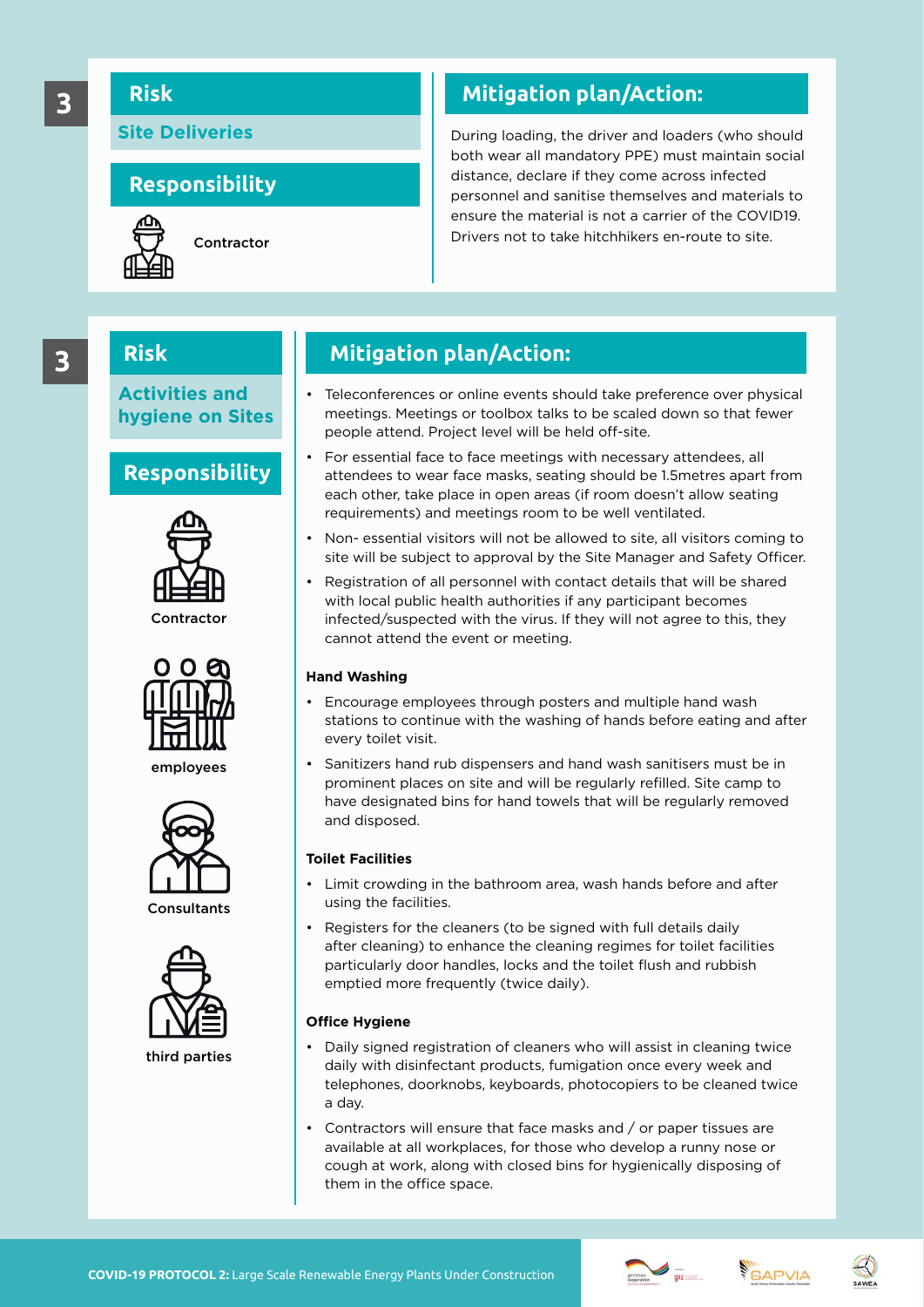#### *...continued*

#### **Risk**

**Activities and hygiene on Sites**

- Boardroom seats will be pre-marked, and chairs placed to ensure minimum personal space on 1.5m apart.
- Limit uncontrolled access into the office space by keeping them locked
- Security onsite
- Security officer will sign in for employees entering site, a prepopulated register for all companies will be made available to the security team.
- Maximum of 2 people per 6m2 office container will be permitted.
- Working in groups monitored with face masks being used constantly.

#### **Risk**

**Testing of Employees and suspected infections**

#### **Responsibility**



Contractor

**4 Mitigation plan/Action:**

All employees to be screened and tested (thermometer) by security, prior to accessing the site. All personnel with a **high temperature** (37.5°C +) and/or presenting any flu-like symptoms **or a persistent cough at work, should:**

- Return home immediately,
- Avoid touching anything,
- Cough or sneeze into a tissue and put it in a sealed bin, or if they do not have tissue, cough and sneeze into the crook of the elbow,
- **• Speak to a doctor/clinic/hospital before you go in person to a testing/healthcare facility.**
- If employee is placed under monitoring, a letter should be obtained clearing them before they can return to work. If new symptoms developed, the same procedure to be followed. Whilst the Construction Regulations 7(g) refers to the Contractor ensuring that all employees are fit to the specific work they perform, the COVID-19 outbreak, deem any person who is infected or potentially infected, with COVID-19 incompetent.

#### **On-site confirmed cases**

Site Manager/ Safety Officer will provide advice to:

• Any worker that has been in close contact, cleaned up any bodily fluids or living with a confirmed case, need to self-isolate (14 days). They will be actively followed up by the designated contractors/ company of that employees and Vestas will always be kept informed.

A confirmed case of COVID-19 in the workplace will cause anxiety among co-workers and some may become stressed. Clear communication is important, directing workers to reliable sources of information about COVID-19. Managers should be supportive and understanding and as far as possible flexible on work arrangements.





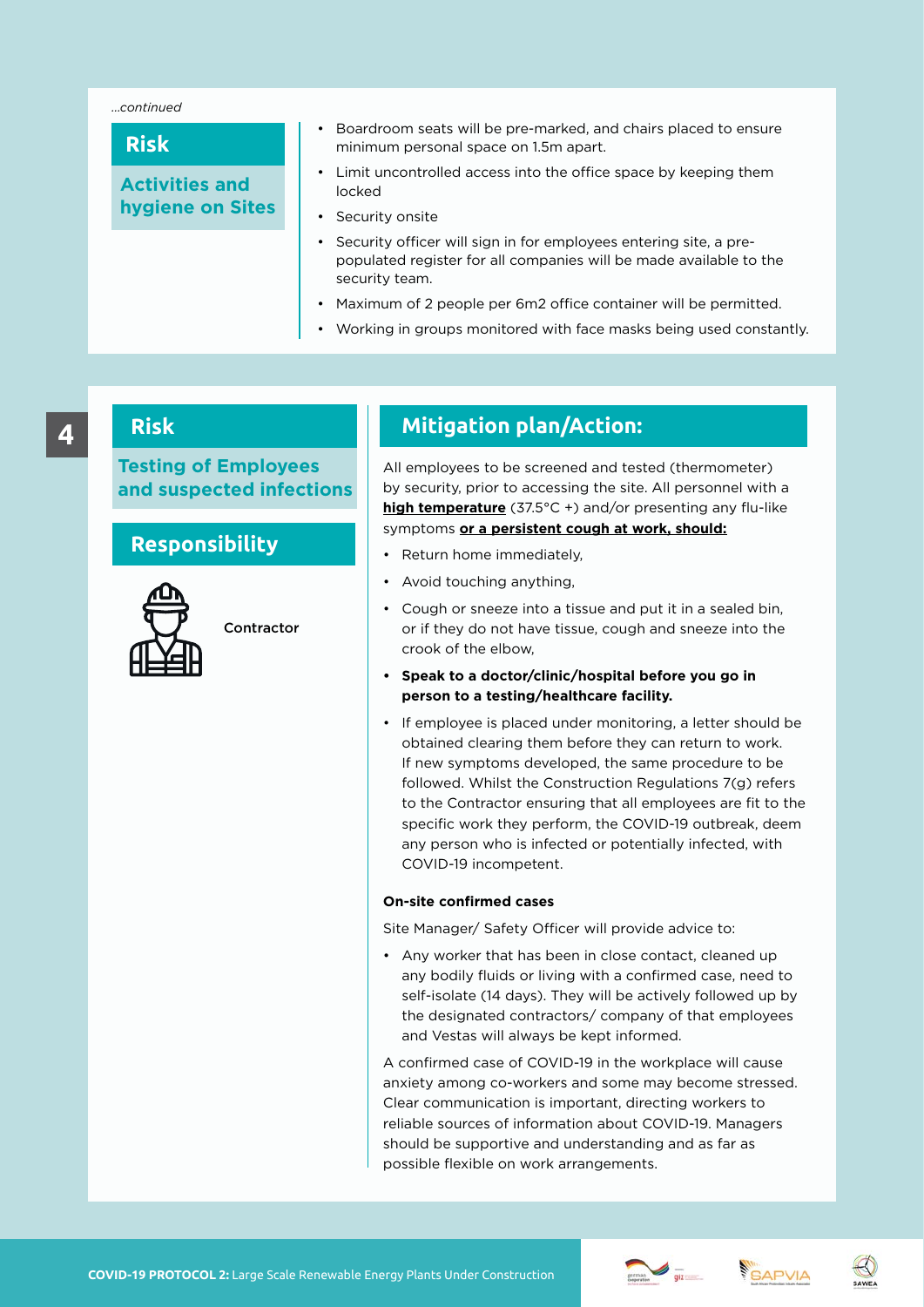## Small Scale Embedded Generation (SSEG) of Electricity **COVID-19 PROTOCOL 3:**



#### **Risk**

#### **Regulations for sub-contractors and third parties**

#### **Responsibility**



- Each sub-contractor compelled to submit their own safety plan and become signatory to that of main contractor before being allowed to carry out work. Failure to do so will result in removal from site.
- Carry out continuous risk assessment and adjustment of protocols.
- Printed notices will be erected at every entrance to site further advising enforced protocols and required PPE.





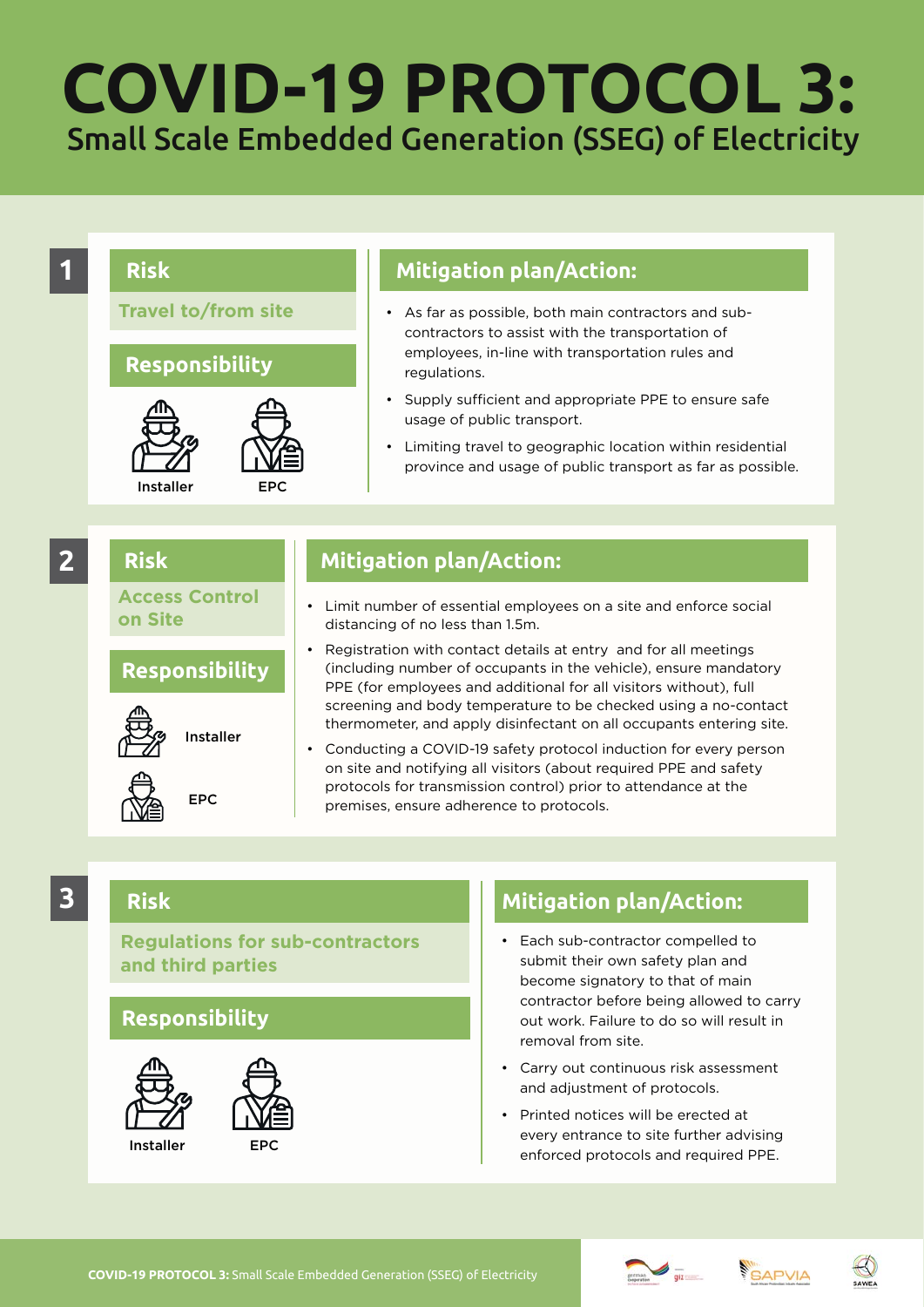#### **4**

#### **Risk**

**On site activities and meetings**

#### **Responsibility**



**Risk**



**Mitigation plan/Action:**

- All meetings and activities are to be carried out outdoors, ensuring social distancing of 1.5m. Essential indoors activities and meetings to be conducted with social distancing and proper ventilation.
- Educate cleaning staff about COVID-19 safety regulations and continuous disinfectant of all door handles, taps etc. and communal spaces.
- The Employer shall further educate the employees of the proper usage of requisite PPE, cleaning and disposing thereof.

### **5**

**Management of emotional and mental wellness of infected workers and co-workers**





- **Mitigation plan/Action:**
- Task team to be formed for the review, management and enforcement of protocols.
- Isolation of infected/suspected employees and support and guidance on management of infection as per COVID-19 regulations.
- Maintaining of proper confidentiality and legal collection and retention of information and financial stability in terms of salary provision and providing planning and budgeting tools.
- Full support and guidance on implementation and management of protocols with continuous (virtual) observation by managers, project managers, and subcontractors of workers and supply of required support materials.





#### **Responsibility**

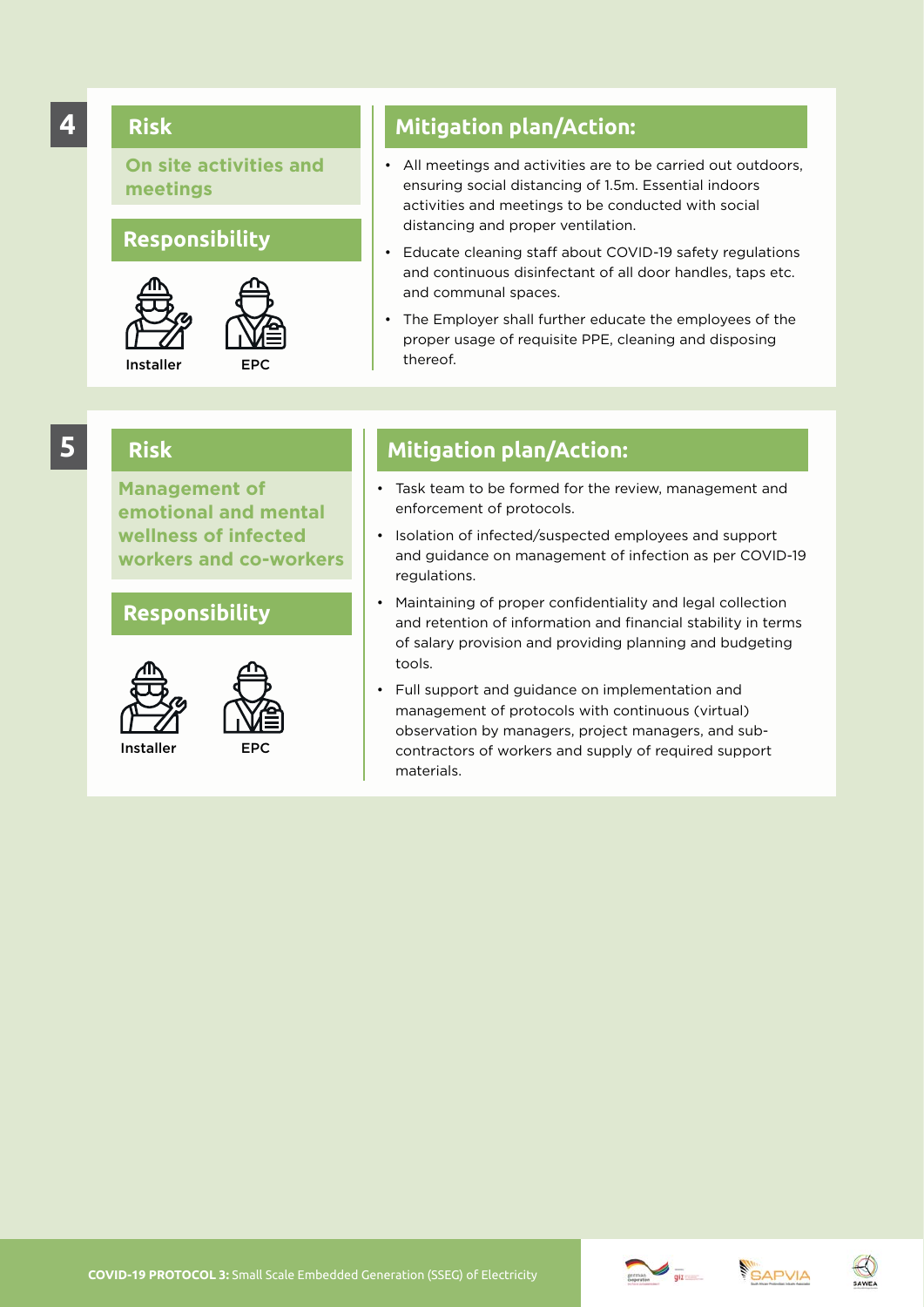## Local Solar Manufacturing and Distribution **COVID-19 PROTOCOL 4:**

The solar PV essential client database comprises of the following clients that are reliant on the operation of local manufacturing and distribution: schools, airports, clinics, hospitals, security and safety services, petroleum industry and others. The operation of local solar manufacturing, distribution and installation plays a crucial role in providing essential services for other major industries, it is therefore vital for the solar PV industry to remain operational throughout all levels of the national lockdown.

#### **IN MANUFACTURING FACILITIES**

**NATURE & PROFILE OF WORK:** Sales and engineering design of systems, manufacturing, procurement of components, and all administrative support required.

**GEOGRAPHIC LOCATION OF WORKFORCE:** From home as far as possible, or from the office within geographic location of residence where absolutely critical.

#### **1**

**Travelling to/ from work –Exposure to the virus (medium** 

#### **Responsibility**



**Risk**

**risk)**

**Risk**



Employees

**Mitigation plan/Action:**

- Provide employees with information on the virus and precautions to take during travel. Analyse the risk of employees using public transportation and ascertain critical functions to form a staggered workforce.
- Limit / Postpone travel where possible (work from home if you can). Where you cannot avoid travelling (including using public transport):
	- If possible, maintain social distancing (at least 1.5m / 3ft) between yourself and anyone else when travelling, frequently clean hands by using alcohol-based hand sanitizer or wash using soap and water, wear a suitable face mask, and avoid touching eyes, nose or mouth, limit conversation with fellow passengers, avoid carrying excess baggage and ensure that shoes are kept clean at all times.

• Employees with COVID-19 symptoms are discouraged from travelling to work

### **2**

**Meetings with other organizations (medium risk)**

#### **Responsibility**





- Eliminate requirement for face to face meetings, if possible, arrange for meetings to be carried out virtually.
- For face to face meetings that cannot be avoided, conduct screening prior to meeting, ensure all attendees are wearing a mask, use a hand sanitizer when entering/exiting a room, maintain social distancing (e.g. keep 1 chair distance between each meeting attendees), avoid contact greetings.



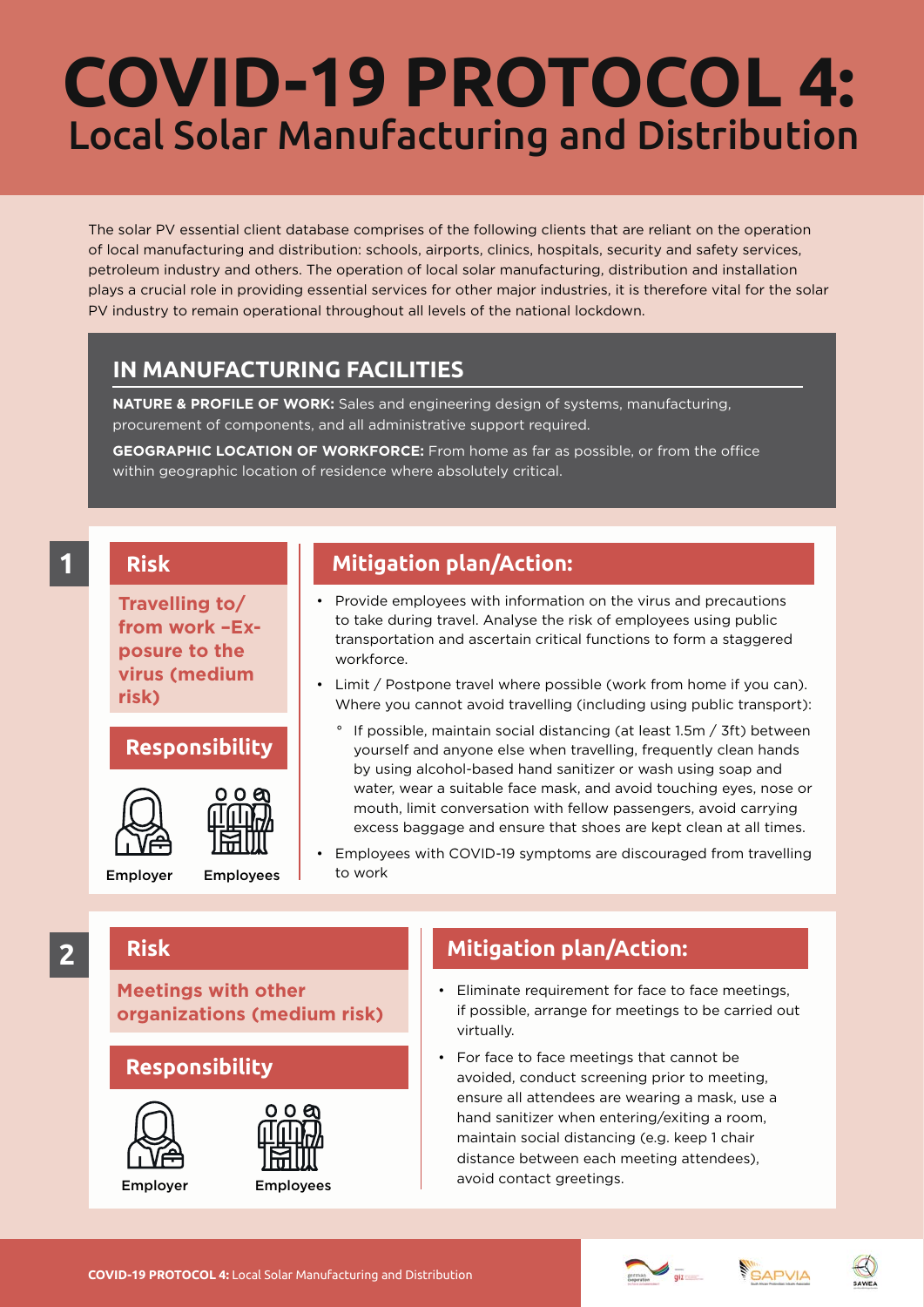#### **Risk**

**Activities and hygiene at the office – exposure to the virus (low risk)**

#### **Responsibility**





#### **Mitigation plan/Action:**

- If employees can work from home, implement home working policies until further notice.
- Ensure all employees are made aware of preventative measures as per government rules.
- Implement a more frequent cleaning regime, focusing on frequently touched surfaces (door handles, lift buttons, handrails etc.).
- The sharing of office stationery and equipment should be avoided.
- The employer is encouraged to create a well-spaced and ventilated working environment.

#### **COMPONENT HANDLING AND TRANSPORTATION**

**NATURE & PROFILE OF WORK:** design, procurement of components, construction and operation of embedded generation of solar PV systems which are small to medium scale power production plants connected within the electricity distribution network, which plants are usually located close to point of consumption.

**GEOGRAPHIC LOCATION OF WORKFORCE:** Country wide throughout South Africa, however work will be carried out within geographic restrictions advised by government.

#### **1**

#### **Risk**

**Meetings with other organisations (medium risk)**

#### **Responsibility**







- Limit number of workers on-site to the essential employees.
- Maintain attendance register to assist with contact tracing if required.
- Eliminate requirement for face to face meetings, if possible, arrange for meetings to be carried out virtually.





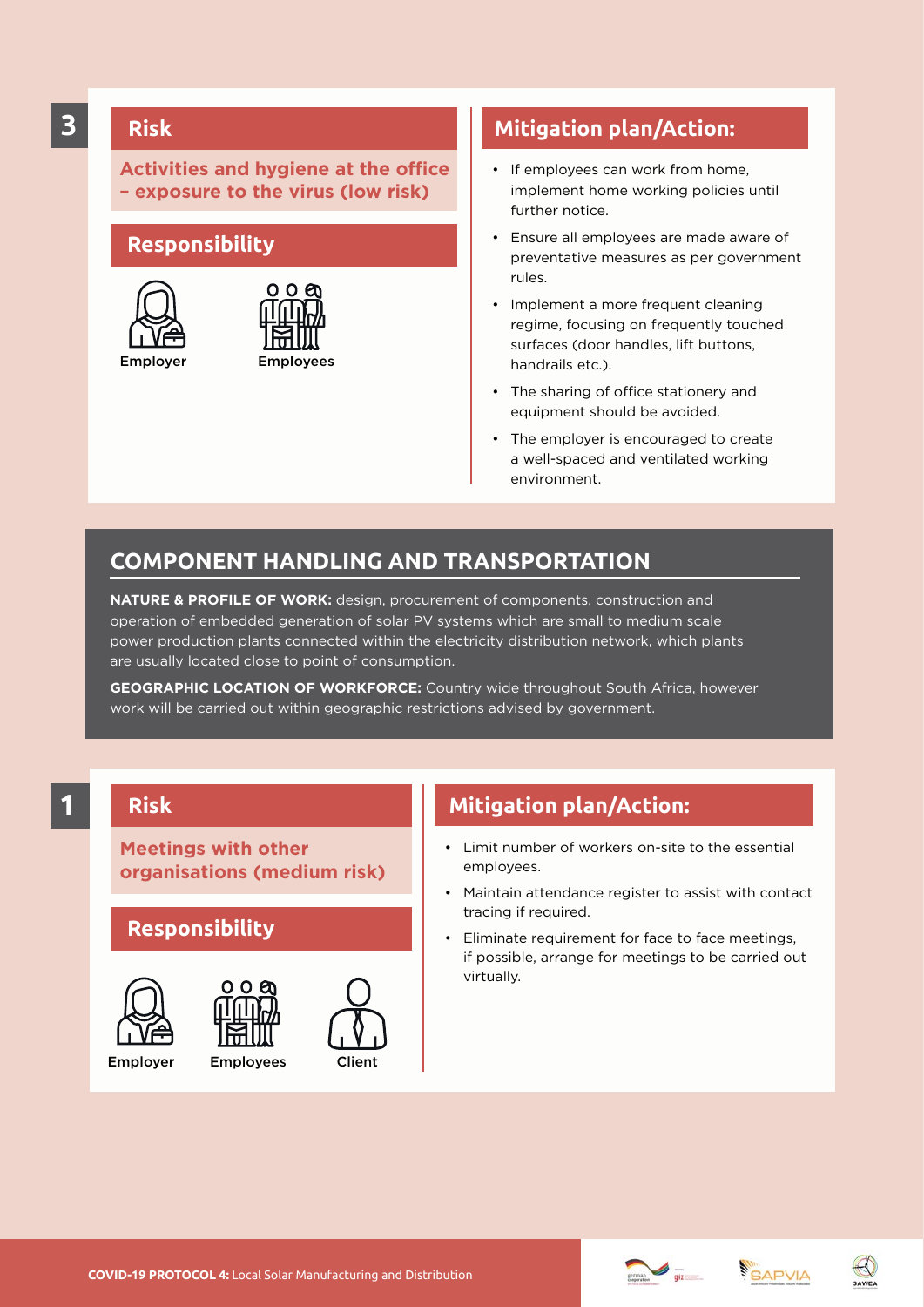**Working in offices / on site or factories etc. – exposure to the virus (low to medium risk)**

#### **Responsibility**



**Risk**

Employer

Employees

Client

#### **2 Mitigation plan/Action:**

- Employees to stay at home if they experience a fever, a new cough or difficulty breathing (seek medical care)
- Report any persons that may be showing signs of illness to management and the company
- Employees to avoid holding door handles, lift buttons and handrails, when going up and down the stairs
- Before leaving to site, the customer should be contacted, and a telephonic consultation should take place.
- Place information posters at strategic locations (site entrance, canteen etc.).
- Maintain a record of all persons on site via signing in and signing out systems
- Suitable and sufficient amount of cleaning materials to be available at all times to maintain the cleaning regime
- Printed notices will be erected at every entrance to site further advising enforced protocols and required PPE

#### **Risk**

**Accommodation – hotels etc. – used by staff exposure to the virus (medium risk)**

#### **Responsibility**



Employer H-H-HIM Employees



#### **3 Risk Mitigation plan/Action:**

- Minimize use of accommodation such as hotels and B&B's.
- Employees with COVID-19 symptoms are discouraged from travelling to work.
- Employees to self-isolate for at least 7 days if they experience a fever, a new cough or difficulty breathing (seek medical care).

**COVID-19 PROTOCOL 4:** Local Solar Manufacturing and Distribution